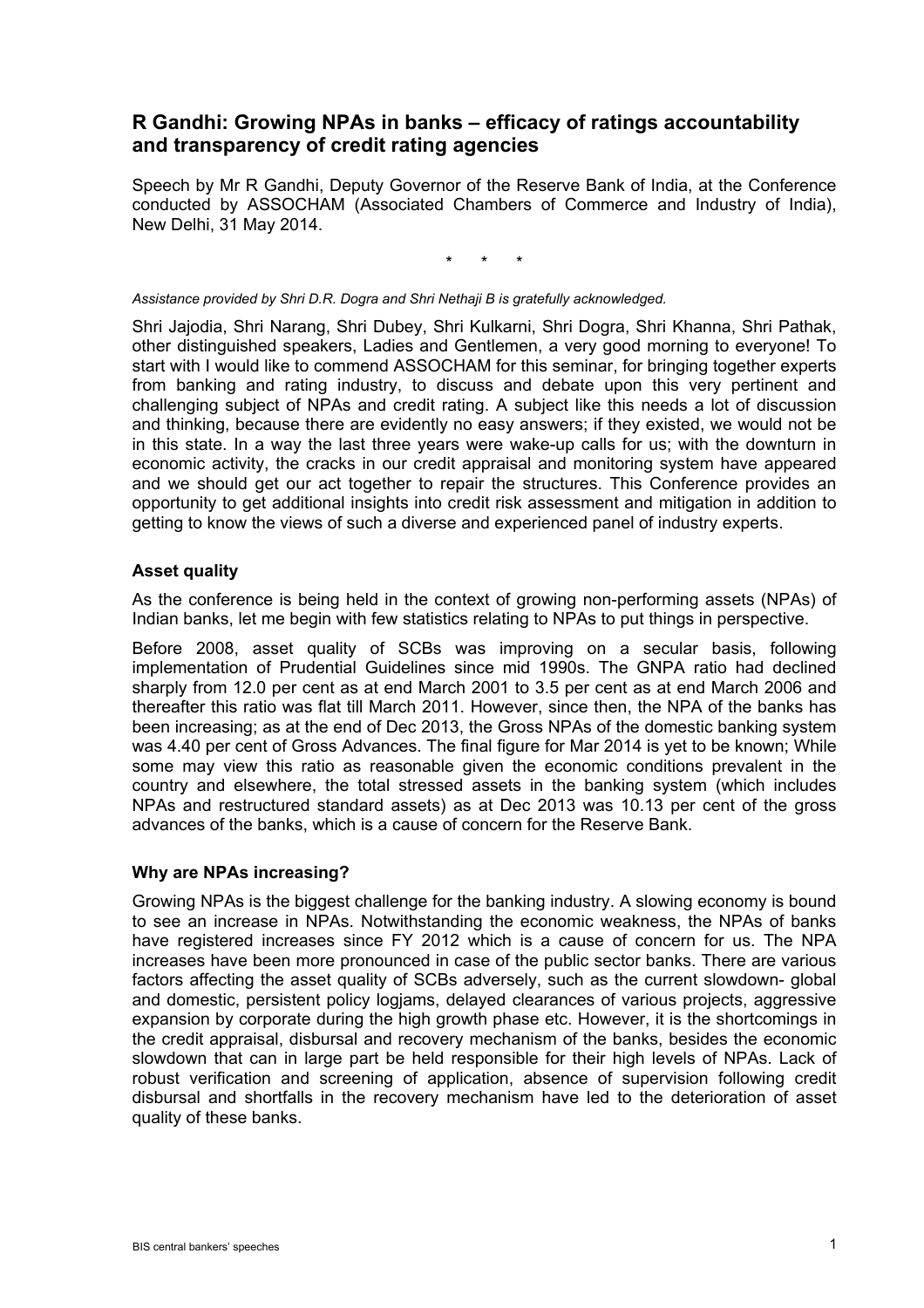## **Credit ratings and asset quality**

Let us now see the relationship between credit ratings and asset quality of the banks. Credit ratings are forward looking opinion expressed by a credit rating agency on the ability and willingness of a borrower to pay his dues in full and on time. More specifically, credit ratings are relative ranking of borrowers based on the credit rating agency's assessment of creditworthiness of the borrowers within a given universe. Credit ratings may also indicate the credit risk associated with a specific credit facility or a specific security.

How does a credit rating differ from credit scores assigned by credit information companies? Both credit rating and credit scores are a measure of credit risk and reflect the varying level of probability of default of a given borrower. The difference is in the methodology used by them to assess the credit risk. While credit ratings are forward looking opinion about credit risk, credit scores assigned by credit bureaus are based on credit history of a borrower. Credit ratings take into account the risk that a borrower may face during a given time horizon in the future, whereas credit scores are based on the past performance of a borrower with regard to servicing of debt. The second difference is that credit scores are assigned to a particular borrower while credit ratings can be assigned to a specific facility.

While credit rating generally denotes a rating assigned by a credit rating agency, there is also a mechanism of internal ratings by banks. A mechanism of internal credit rating of borrowers was in existence in banks much before external credit rating of bank loans were introduced under Basel II regulations. Reserve Bank's guidelines on "Risk Management Systems in Banks" issued in October 1999, indicated that measurement of credit risk through credit rating/scoring receive the top management's attention. Further, the "Guidance Note on Credit Risk Management" issued in October 2002, stated that:

 "A Credit-risk Rating Framework (CRF) is necessary to avoid the limitations associated with a simplistic and broad classification of loans/exposures into a "good" or a "bad" category. The CRF deploys a number/ alphabet/ symbol as a primary summary indicator of risks associated with a credit exposure. Such a rating framework is the basic module for developing a credit risk management system and all advanced models/approaches are based on this structure......'

The credit rating assigned by a bank could be used for the following:

- a. Individual credit selection to decide whether to lend or not to a particular borrower.
- b. Pricing (credit spread) and specific features of the loan facility While risk based pricing is an essential component of credit risk management, available evidence suggest that competitive factors influence the pricing of a bank loan more than the risk rating. However, for traded debt instruments, like commercial paper, there is still link between rating and credit spreads.
- c. Portfolio-level analysis.
- d. Surveillance, monitoring and internal MIS.
- e. Assessing the aggregate risk profile of bank/ lender. These would be relevant for portfolio-level analysis. For instance, the spread of credit exposures across various CRF categories, the mean and the standard deviation of losses occurring in each CRF category and the overall migration of exposures would highlight the aggregated credit-risk for the entire portfolio of the bank.

In line with Reserve Bank's guidelines, banks in India have put in place an internal credit rating framework. Internal rating frameworks available with many of the banks are based on solutions developed by external service providers. However, the effectiveness and sophistication levels of internal rating framework vary from bank to bank. While difference of opinion is essential to avoid "herding", large variance in ratings by banks using similar models could put a question mark over the stability of the models or the ability of users to use the models appropriately.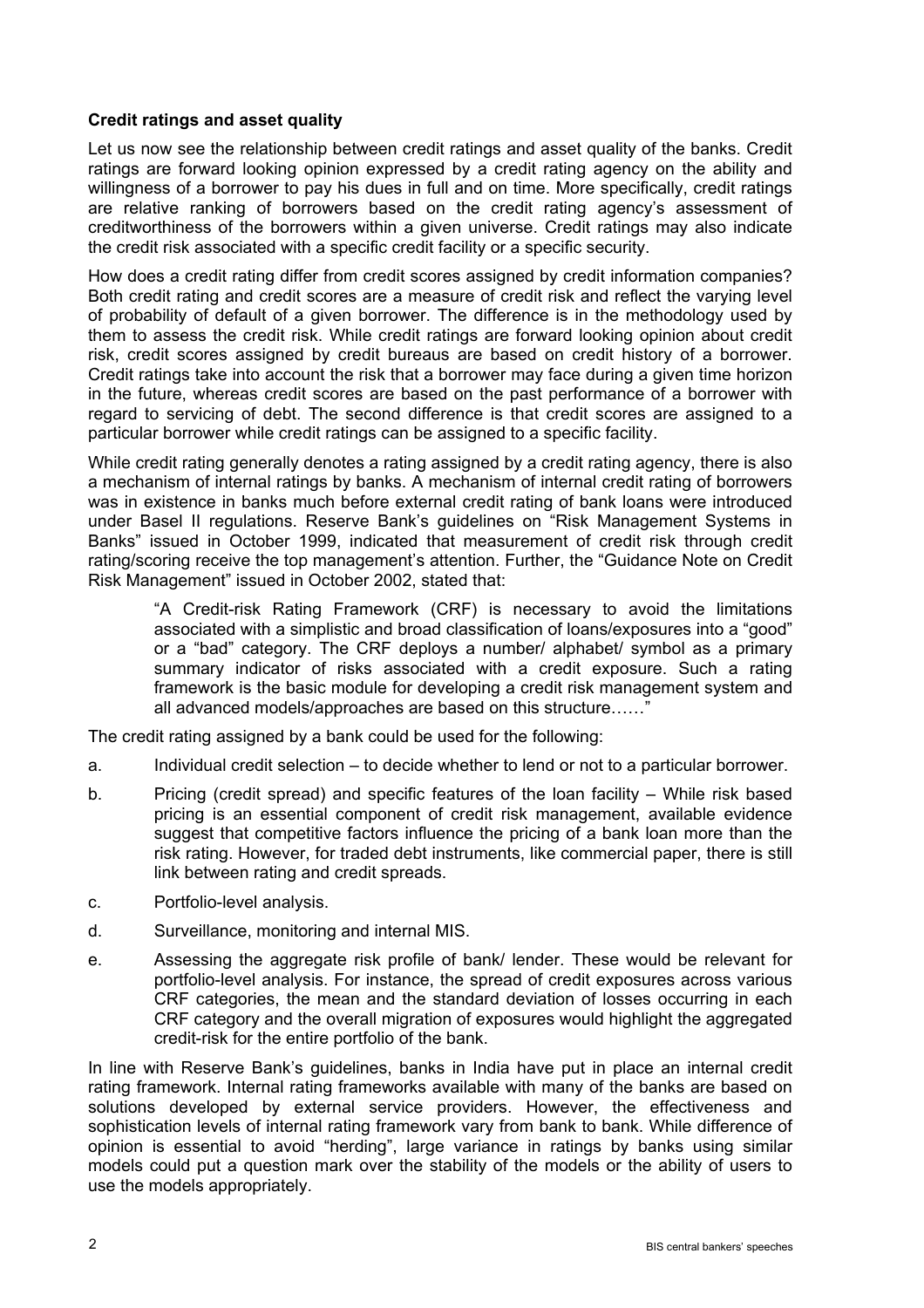In addition to the internal credit rating framework, which are generally used to rate corporate clients, banks also use simple credit scoring models to rate smaller borrowers and retail borrowers. Credit scoring models for retail customers generally look at the following four groups of indicators – demographic indicators, financial indicators, employment indicators and behavioural indicators.

Since credit ratings/scores are a measure of credit risk, it has a strong link with NPAs. Loans extended by banks are classified as NPAs when the bank considers that borrower has not serviced his debt or is unlikely to service his debt as per the terms and conditions of the contract. As such NPAs are manifestation of credit risk. Since credit ratings are relative measure of credit risk, the likelihood of default of a borrower with a higher credit rating should be lower than a borrower with a lower credit rating. As a corollary, a higher proportion of borrowers with good credit rating in the books of a bank should translate into lower level of NPAs. Whether that assertion is true or not requires us to evaluate the credit ratings assigned by a credit rating agency by juxtaposing them against the actual default experience.

Another important factor that needs to be kept in mind while comparing the ratings by a CRA with that by a bank is what constitutes a "default"? Credit rating agencies recognise default even if there is a default of one rupee or a delay of one day in servicing the scheduled debt obligations. As far as banks are concerned, an asset is treated as non-performing asset only when a scheduled payment remains overdue for a period of more than 90 days. The definition of default is different as the purpose of recognition of default is different.

## **What should banks be doing ?**

There is growing need for banks to strengthen their internal credit appraisal system i.e. on their credit assessment and risk management mechanisms. At the same time, banks should also consider using external credit appraisals in conjunction with their own assessment. This would mean getting the house in order and at least on this score, banks would be on stronger ground. Banks would still be vulnerable to other factors such as economic slowdown, or policy changes or wilful defaults. But, one area of concern would be plugged. This is where credit rating agencies can play an important role given their experience as well as steady track record over the years.

## **Regulation of CRAs**

In the Indian context, the general superintendence and regulation of credit rating agencies are carried out by the SEBI under Securities and Exchange Board of India (Credit Rating Agencies) Regulations, 1999. The regulations issued by SEBI cover various aspects viz., registration of rating agencies, fit and proper criteria for rating agencies, rating process and methodology and its records, transparency and disclosures, avoidance of conflict of interest, code of conduct, etc. While these regulations were initially applicable to rating of debt securities by credit rating agencies, they have been extended to cover all rating activities including bank loan ratings.

Additionally, the accreditation for a credit rating agency to qualify as an eligible External Credit Assessment Institution under Basel II framework is issued by the Reserve Bank of India. Such accreditation by the Reserve Bank of India is issued after evaluating a credit rating agency's ability to adhere to the standards prescribed under the Basel II framework. Reserve Bank of India has so far accredited six credit rating agencies viz., Crisil, ICRA, CARE, India Ratings, Brickwork Ratings and SMERA Ratings. While accrediting credit rating agencies Reserve Bank has been mindful of the need to have an optimum level of competition in the ratings market.

In this regard, certain studies on effect of competition among credit rating agencies have indicated that increased level of competition may lead to "rating shopping" and thus affect the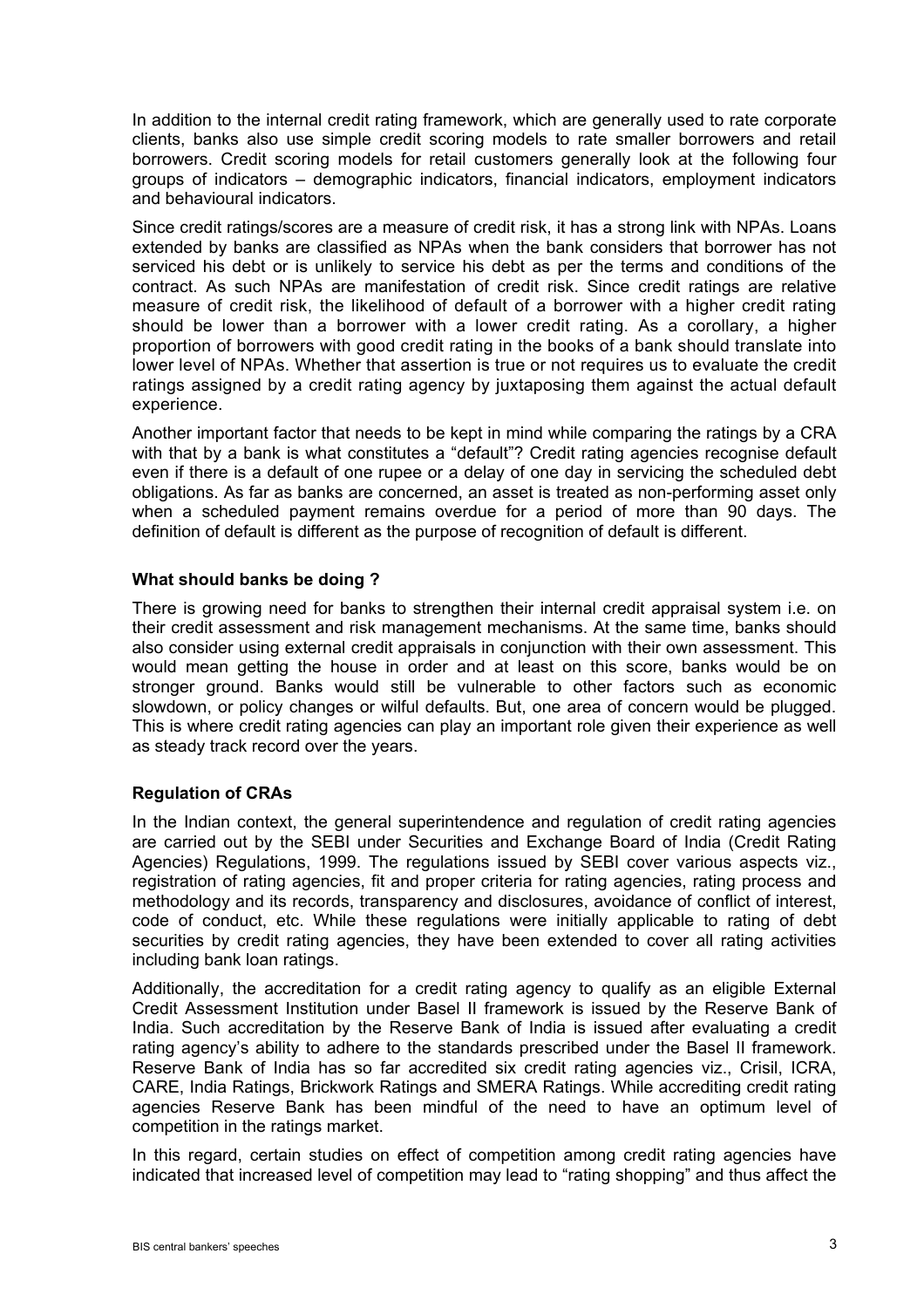quality of ratings. Anil K Kashyap and Natalia Kovrijnykh (September 2013) have shown that "…competition among CRAs causes them to reduce their fees, put in less effort, and thus leads to less accurate ratings". However, in order to avoid predatory pricing, Reserve Bank has mandated that credit rating agencies should disclose the nature of their compensation arrangements with the rated entities on their websites. The disclosure should include the minimum fee that a credit rating agency will charge and factors determining the fee charged.

Credit rating agencies' eligibility is assessed against various qualitative and quantitative parameters. These requirements are grouped into the following six criteria: Objectivity, Independence, International access/Transparency, Disclosure, Resources, and Credibility.

*Objectivity:* Basel regulations prescribe that the methodology for assigning credit ratings must be rigorous, systematic, and subject to some form of validation (back testing etc.) based on historical experience. Further, the ratings should be subjected to continuous surveillance.

Reserve Bank assesses this criteria in terms of factors like credit rating agency's definition of default and action taken on default, historical default rates, ordinality of default rates (i.e., lower the rating higher the default probability), stability of the ratings (i.e., probability that a given rating remain unchanged during a given period), predictive ability of the ratings, improvement to the rating methodology to reflect current trends etc. Reserve Bank looks into the default studies, transition matrices, Gini Coefficient etc. of credit rating agencies to conduct the above assessment.

To ensure standardisation of default rates, the Reserve Bank of India has mandated that all rating agencies shall use a uniform definition of default as far as the bank loan ratings are concerned.

*Independence:* Basel norms state that a credit rating agency should be independent and not subjected to political or economic pressures while rating. The rating process should also be free from conflict of interest that may arise due to shareholding pattern or composition of board of directors.

To assess whether a rating agency is independent, Reserve Bank of India evaluates the ownership and organisation structure (presence of independent directors in the Board & rating committees), Independence of individuals i.e. conflict of interest-between rating fee and quality of ratings, conflict of interest with shareholders, conflict of interest at rating committee level, separation of business development and rating activities, separation of rating business from other business activities.

*International Access / Transparency:* Under this parameter, Reserve Bank evaluates whether a credit rating agency makes necessary disclosures with regard to rating methodologies and rating rationales to both domestic as well as international users without any differentiation.

*Disclosure:* During the accreditation process, the Reserve Bank assesses whether a credit rating agency makes the following disclosures: rating methodologies, including the definition of default, the time horizon, and the meaning of each rating; the actual default rates experienced in each rating category; and the transitions of the rating. In addition the Securities and Exchange Board of India has also mandated a detailed set of disclosures by credit rating agencies.

*Resources:* Access to sufficient resources is an important factor in determining a credit rating agencies ability to furnish quality ratings. Reserve Bank makes an assessment as to whether a credit rating agency has sufficient capabilities in terms of human resources i.e., number of employees, their qualifications and experience etc. Further, Reserve Bank also looks into the technological capabilities of the credit rating agencies before deciding upon their accreditation. In addition, Reserve Bank requires credit rating agencies to have access to various sources of information on economy, sectors, companies, etc.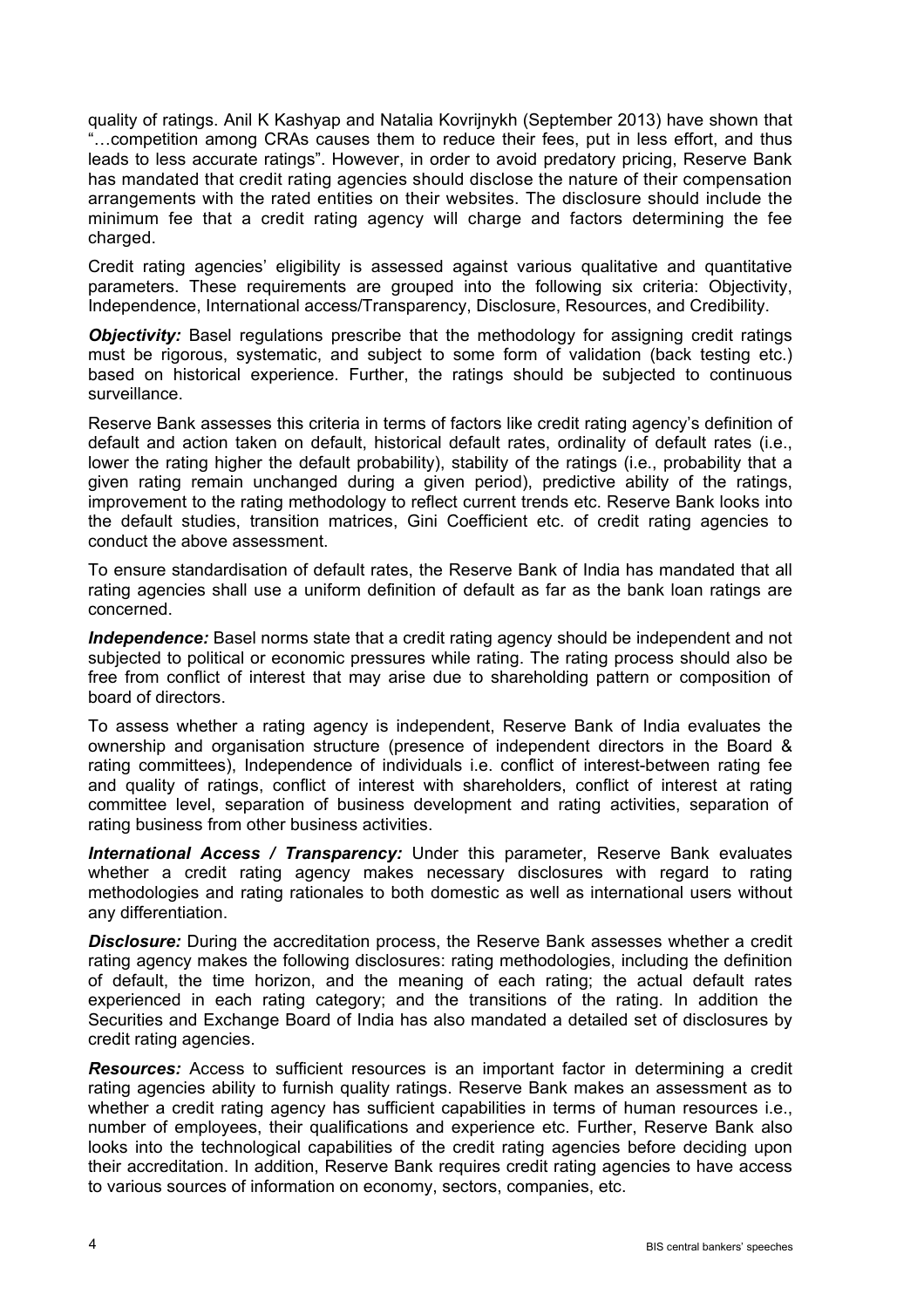*Credibility:* Credibility of a rating agency is assessed based on the degree of acceptability of ratings of a rating agency by independent parties viz., investors, insurers, trading partners etc. Reserve Bank also looks into the internal procedures put in place by the credit rating agencies to prevent misuse of confidential information acquired by them during their rating exercise. Credit rating agency's adherence to code of conduct prescribed by Securities and Exchange Board of India, International Organisation of Securities Commissions (IOSCO) and Association of Credit Rating Agencies in Asia (ACRAA) are also analysed to determine the credibility of a credit rating agency.

In addition to accrediting credit rating agencies, Basel II framework requires that the ratings assigned by credit rating agencies shall be mapped to appropriate risk weights available under the standardised risk weighting framework. Basel II framework requires that national regulators should decide which rating categories correspond to which risk weights. The mapping process should be objective and should result in a risk weight assignment consistent with the level of credit risk reflected in the ratings. In India the Reserve Bank has prescribed uniform risk weights for all rating agencies. Such uniform risk weights are prescribed due to relatively low penetration of ratings and absence of sufficient historical default data.

In addition to the detailed assessment at the time of accreditation, the Reserve Bank of India also conducts an annual review of accreditation of credit rating agencies to assess their eligibility for continued accreditation under Basel II framework. During the review exercise, Reserve Bank evaluates the processes as well as the outcomes. The cumulative default rates of rated portfolio of individual rating agency is evaluated in comparison with the benchmark cumulative default rates proposed under the Basel II framework. The cumulative default rates of the bank loan ratings in India are higher than the benchmarks provided by Basel II framework.

### **How to merge banks credit appraisals and CRAs' assessments?**

There are essentially four issues here where banks and CRAs need to work together which will also help banks to de-risk their own portfolios as well as monitor their loans more effectively.

First, Indian banks in conformity with the Basel II norms have been extensively using the credit assessment opinion of external rating agencies for calculating risk based capital requirements. Even though banks do not require credit rating by external rating agencies for calculating their capital requirement for all loans (only loans above ₹ 10 crore require credit rating), some are seemed to be asking companies to get a rating.This evidently is being done to enhance their credit assessments. Quite clearly, there is recognition of the value brought to the table by CRAs for banks which is being used for purposes beyond capital adequacy. However, banks should take into account the cost to the companies and balance it against the benefits.

We talk of sharing of credit information, which is vital given the frequent occurrence of business cycles and their consequences. We have institutions called credit information companies which provide such information to banks on the individual companies. Further, a transition story of how ratings have been moving over time is also available which the bankers should monitor and pick up and regularly draw a parallel rating map of CRAs which they should compare with their own models and rating. This will be one useful check which banks can create for their entire portfolio.

Second, I do see a lot of use in the products offered by CRAs and there is need to see how we can further integrate the two models of credit risk assessment of banks and CRAs. There is a suggestion that banks should de-risk their own portfolio by asking companies looking for long term finance to partly borrow from the corporate debt market*.* This way the market intelligence of CRAs which is mandatory for bond market borrowing would be an additional input that would come in handy for banks when they are lending money to the entity. This is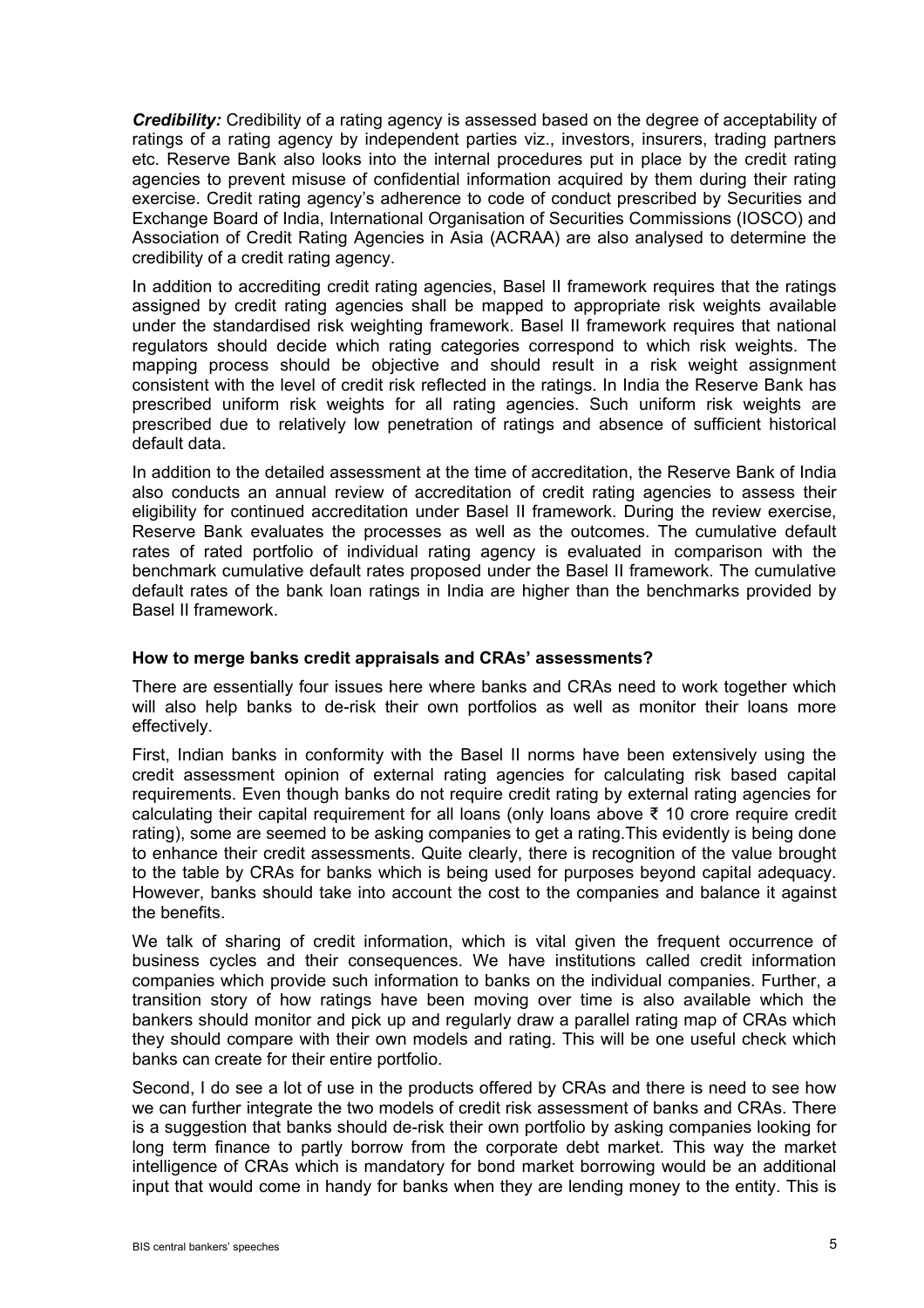even more pertinent today because of ALM issues and the demand for funds that would arise once the economy picks up and infrastructure starts to boom. Banks may not be able to fully meet the demand for funds to the borrowers. We have to start working out in detail the implications of such a move, but in this forum it is worth germinating such a thought considering that we have experts from both banks and CRAs present here.

Thirdly, one segment which particularly becomes vulnerable to economic shocks is the SME segment. They are disadvantaged on account of their size and also are the first ones to get affected when the downturn takes place. CRAs have models in place for rating of SMEs and the NSIC scheme gives a subsidy to SMEs for the rating. It will be a good idea for banks to require a rating from these SMEs before giving a loan so that there is a check in place before the loan is disbursed. Given the large number of SMEs in our space, it may not be possible for banks to do a due diligence for one and all. This is where the systems organized by CRAs can be harnessed by banks so that there is some homework already done which is useful for banks.

Fourth, as you may be aware, recently we have given guidelines on banks offering credit enhancement on infra bonds issued subject to certain conditions. This is definitely one measure that we would like to pursue which will also work towards developing the bond market. At the same time, we see an important role for CRAs here too. This is an example of a case of the bond market, banks and CRAs all working together for an optimal solution which will finally benefit the economy.

The development of corporate bond market is very critical for leveraging the synergies between banks and CRAs which can address the issue of growing NPAs in the system.

Therefore, I do see CRAs playing a very important role in the operations of banks that go beyond just capital adequacy and Basel II. The final decision as well as the credit appraisal has to be done by the bank and what the CRA provides will only be additional information that can be used. Banks will also be looking towards the CRAs to shape up their capital requirements under Basel III as they have to raise tier II bonds for shoring it up. But that will be more as a market borrower rather than a lender.

Although the road has been set for Indian banks to migrate to an internal rating based approach for evaluating their credit risk, the ability and preparedness of these banks to migrate to the internal rating approach is expected to be contingent on banks being in a position to test data based on the models to be used for this purpose. Banks would thus necessarily have to rely on external credit ratings for their calculation of credit risk until all the systems are in place.

## **Accountability of CRAs**

Now let us look at the issue of accountability and transparency of credit rating agencies. Why should there be accountability and transparency of credit rating agencies? This brings us to the moot point of who pays for the credit ratings. There are two conventional models. These are: "investor-pay" model, where the investor or banker commissions the credit rating and "issuer-pay" model, where the issuer of the security or borrower pays for the rating. Of late, a new model is being proposed: "society-pay" model, where a neutral third party, i.e., Government, Regulator etc., pays for the rating of a debt.

Each model has its own advantages and disadvantages. Let us analyse the "issuer-pay" model further as that is the most prevalent model currently in our country. As said earlier, in the issuer pay model, the issuer of the debt or the borrower commissions the credit rating either voluntarily or to comply with regulatory requirement. In India, as far as public issue of debt is concerned, regulations by the Securities and Exchange Board of India and Reserve Bank of India make it mandatory for the issuers to obtain a credit rating. As far as the bank loans are concerned there is no such mandatory requirement, even though the capital